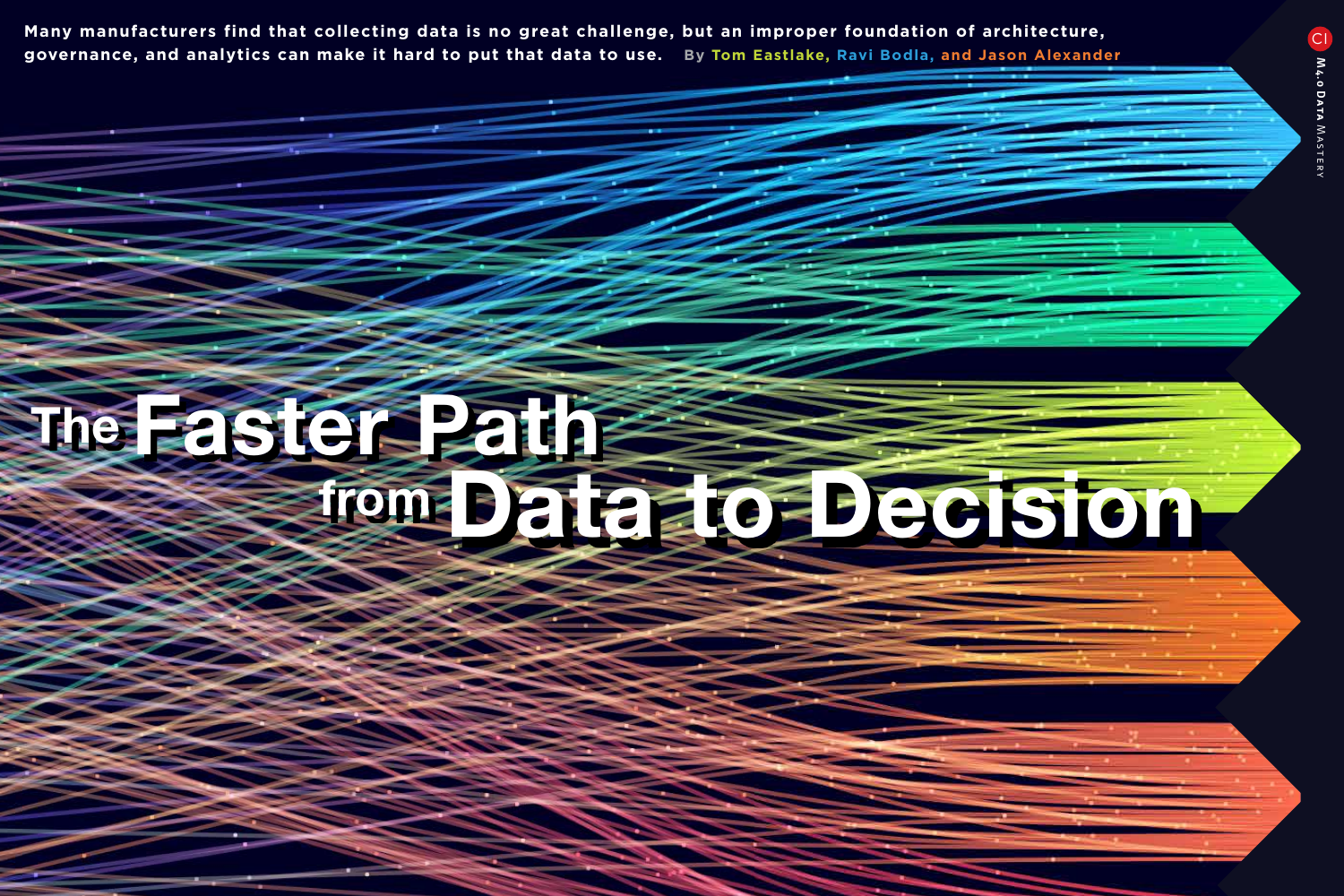# MANUFACTURING LEADERSHIP JOURNAL

f i g u r e 1 **RSM Data & Analytics Maturity Model**

### Data & analytics maturity model

Predictive Prescriptive Diagnostic m Descriptive ndustrials Why did it happen? What will honoey Intelligent decision making What hannened hine learning, Al NLP, etc. duction ML model apacity cognitive model **Lpowered asset mail** What-if analysis inodertate ten Maturity model modeling **INFP&A CPM** risk models<br>S&OP model lory forecast model Comprehensive<br>business analysis Operationa (self-service) reporting<br>(ad-hoc) Enterprise data management and governance Management reporting Financial reporting<br>Sustomer sales reporting Raw data Advanced analytics Business intelligence Business value

both be considered data-driven organizations? Company B surely has a leg up when it comes to using the predictive power of data to drive greater efficiency and streamline operations.

Companies must be organized and diligent in the way they collect, store and access data, whether that data lives in the cloud, is stored in on-premises servers, is collected from edge devices, or is generated by customers. Having a strategic and well-planned data and system architecture in place enables an organization's people and technology to build

iterative, cumulative insights about whether processes are running smoothly and where there may be room for improvement, where there are new opportunities for growth, and to ensure that there is understanding and transparency across all aspects of their supply chain. The key is that the data—as both inputs and outputs—is interwoven as a holistic part of every business function.

This requires organizations to combine traditional architectures (data warehouses, operational data stores, data marts, reporting, etc.) with newer architectures (cloud,

**A data-driven organization uses information to predict what will happen and guide next actions.**

.......................................................... .......................................................... .......................................................... .......................................................... .......................................................... .......................................................... .......................................................... ..........................................................



ata is the thread that runs through virtually every conversation today about<br>the future of manufacturing, from the potential uses of machine learning<br>to the broader capabilities of factories of the future to what the workthe future of manufacturing, from the potential uses of machine learning to the broader capabilities of factories of the future to what the workforce will look like in years to come. Manufacturers generate incredible

amounts of data from their internal operations, from their supply chain and from their customers. Harnessing that information effectively is the key to smooth operations, efficient delivery

of products and services to customers, and sustained growth. A data-driven organization is one that has

maturity model (Figure 1). It uses the information that it generates not just to describe what has happened in the business and the world around it, but also to predict what will happen and to have people, systems and processes in place to make automated, intelligent decisions to guide next actions. *See figure 1* However, manufacturers often find them-

**Jason Alexander** is a Principal and National Manufacturing Leader at RSM US LLP.



**Ravi Bodla** is a Director, West Region Leader, Data & Analytics at RSM US LLP.



**Tom Eastlake** is a Director, Southeast Region Leader, Data & Analytics at RSM US LLP.

selves unsure exactly what it means to be a data-driven company and feel a lack of clarity around where to focus when it comes to setting themselves up for success guided by data. To be able to take full advantage of the data they generate and collect, organizations need to focus on three foundational areas: data and system architecture, data governance, and data analytics, both traditional and advanced. Senior leadership must make sure that teams across their company share the same business definitions for categories of data and individual data elements to ensure that people and systems can communicate ef-

*Just Having Data Isn't Enough*

onnected devices, customer touch-<br>points and machines on a factory<br>floor may generate millions of data<br>points but many manufacturers aren't using points and machines on a factory floor may generate millions of data points, but many manufacturers aren't using that information to its fullest extent. Having a modern data architecture is a critical part of being able to put that data to use.

Consider, for instance, these two situations:

- Company A has employees who manually collect data into spreadsheets and then review those numbers later to report on the business, identify trends, and make tactical, day-to-day decisions based on their data.
- Company B implements automated processes so that its machines can detect patterns that people wouldn't easily identify. This allows the business to build a highly detailed body of knowledge about itself and its own performance, and this information can be used from a predictive perspective to plan when machines may need downtime or maintenance.

Both organizations use data to run their business and to make decisions, but could

moved up and across the data and analytics



fectively with one other.